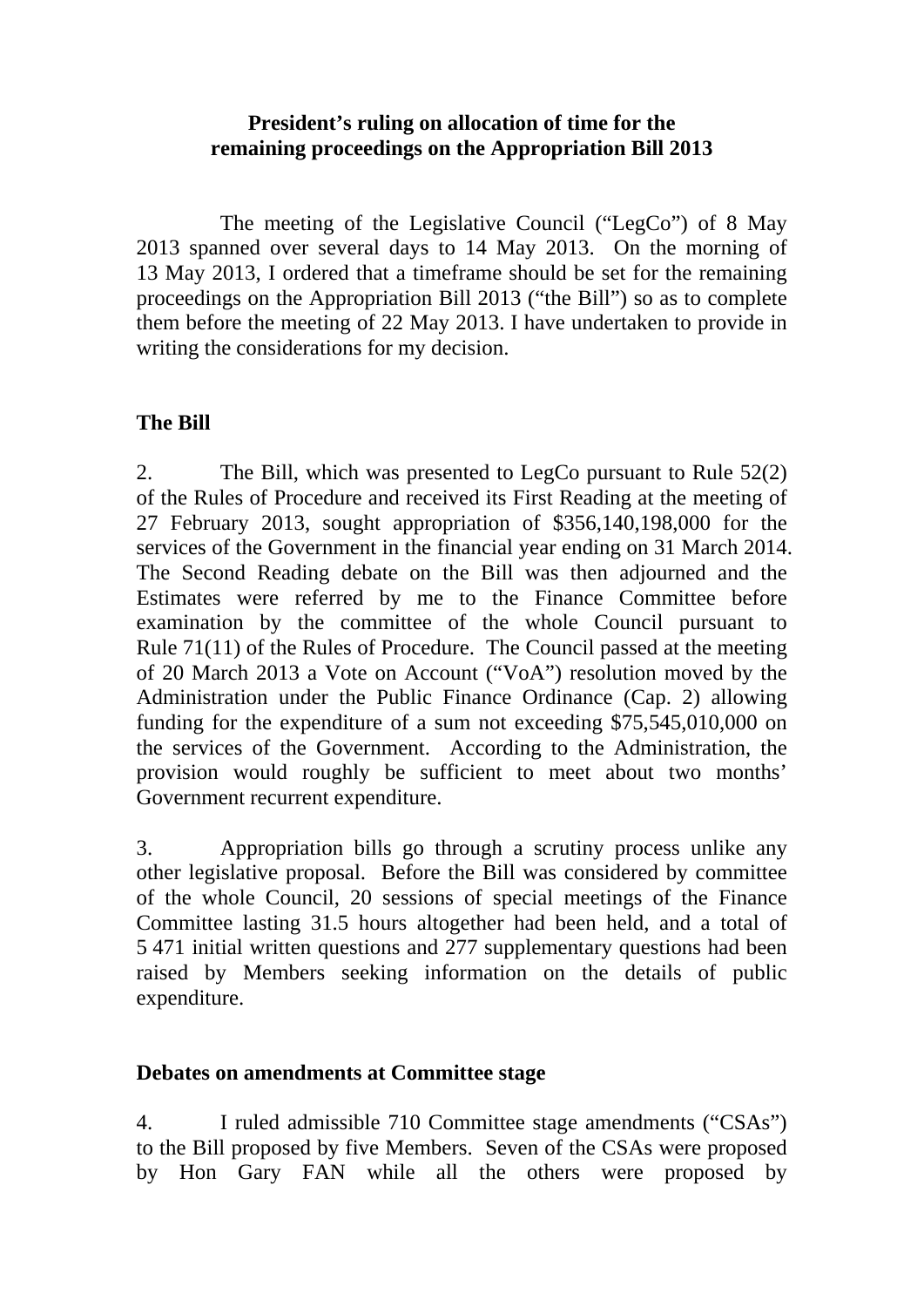Hon LEUNG Kwok-hung, Hon Albert CHAN, Hon WONG Yuk-man and Hon CHAN Chi-chuen ("the four Members"). In order to save time and avoid repetition of arguments, I directed under Rule 58(2) of the Rules of Procedure that interdependent CSAs to a particular Head of Expenditure ("Head") should be grouped for joint debates. A total of 148 debates comprising 113 joint debates on interdependent CSAs and 35 debates on individual CSAs were arranged. The 710 CSAs would be put to vote one by one after all debates had been held. The CSAs were issued to Members on 22 April 2013. Members were notified in writing of the debate and voting arrangements on 23 April 2013, before the Council continued the Second Reading debate on the Bill at the meeting of 24 April 2013.

5. The Bill received its Second Reading after 19 hours' debate during which all the 69 Members spoke. The Council proceeded to committee of the whole Council at 7:53 pm on 24 April 2013 to consider first the 26 Heads to which no amendments were proposed and then the 710 CSAs to the other 57 Heads. The general rule that a Member may not speak more than once on a question does not apply in committee of the whole Council, as stipulated in Rule 38(1)(a) of the Rules of Procedure. As at 1:00 pm on 10 May 2013 when the Council meeting of 8 May 2013 was suspended, the committee of the whole Council had spent 55 hours during which 17 debates on CSAs were completed. The debating time was mainly taken up by the four Members making one or more speeches at each debate: Hon LEUNG Kwok-hung spoke for 59 times, Hon Albert CHAN 39 times, Hon WONG Yuk-man 27 times and Hon CHAN Chi-chuen 42 times. In their speeches, these four Members stated unequivocally that their purpose of proposing a large number of CSAs was to filibuster the Bill and force the Administration to accede to their demands which included, among other things, the Government taking definite steps to introduce a universal retirement protection scheme and handing out \$10,000 to every local resident. On 99 occasions in their speeches I found them persisting in irrelevance or tedious repetition of their own or other Members' arguments, and had to remind them of the need to comply with the Rules of Procedure. In addition to the four Members, 13 other Members spoke at the 17 debates.

6. On 10 May 2013, after the Council meeting of 8 May 2013 was suspended, the Financial Secretary held a meeting with Hon LEUNG Kwok-hung, Hon Albert CHAN and Hon CHAN Chi-chuen to discuss their demands. These Members proclaimed afterwards that because the Administration was not acceding to their demands, they were determined to continue with their filibuster.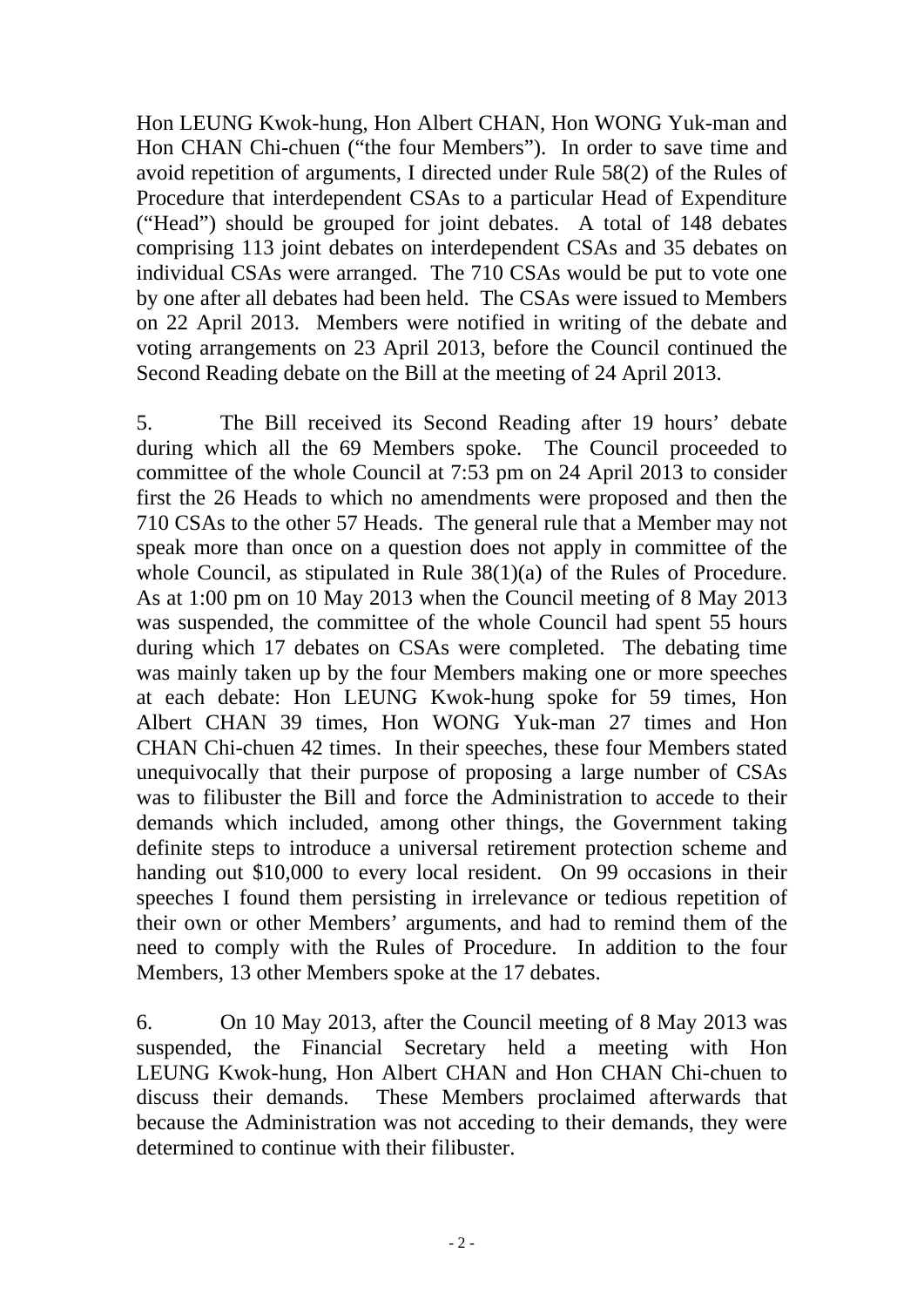7. When the Council meeting of 8 May 2013 resumed on 13 May 2013, I ordered that the debates on the CSAs would continue until 1:00 pm on 14 May 2013 and then the CSAs would be put to vote, so that all the proceedings on the Bill could be completed before the Council meeting of 22 May 2013.

## **My opinion**

8. Under Article 73(2) of the Basic Law ("BL"), LegCo has the power and function to examine and approve budgets introduced by the government. Debate on an appropriation bill and the relevant estimates of expenditure which are subject to LegCo's examination is part and parcel of the legislative process for enacting the bill. The funds authorized by LegCo in the VoA resolution represent about 20% of the total expenditure for the financial year 2013-2014, and are for the purpose of enabling the Government to carry on its services between the start of the financial year on 1 April 2013 and the enactment of the Bill. It is incumbent upon LegCo to complete examining and voting on the Bill within a reasonable time at the start of the financial year in order to discharge its power and function under BL 73(2).

9. As President of LegCo, I have the constitutional power and function to preside over meetings under BL 72(1). It has all along been my understanding that such power must include the power and function to exercise proper authority or control over meetings. This understanding has been reaffirmed by the Court of Appeal in the case of *Leung Kwok Hung v The President of the Legislative Council of the Hong Kong Special Administrative Region* (CACV 123 of 2012). I note that in considering the nature and scope of the power provided under BL 72(1), the Court of Appeal held that:

- (a) so far as controlling meetings is concerned, the President's right to preside over and to exercise proper authority or control over meetings is constitutionally stipulated, whereas the rules of procedure of LegCo are, by definition, subject to BL including BL  $72(1)^1$ ;
- (b) the powers given to the President in the Rules of Procedure are supplementary to his power given under BL 72(1) to preside over meetings, i.e. the Rules of

 $\overline{a}$ 1 See paragraph 59 of CACV 123/2012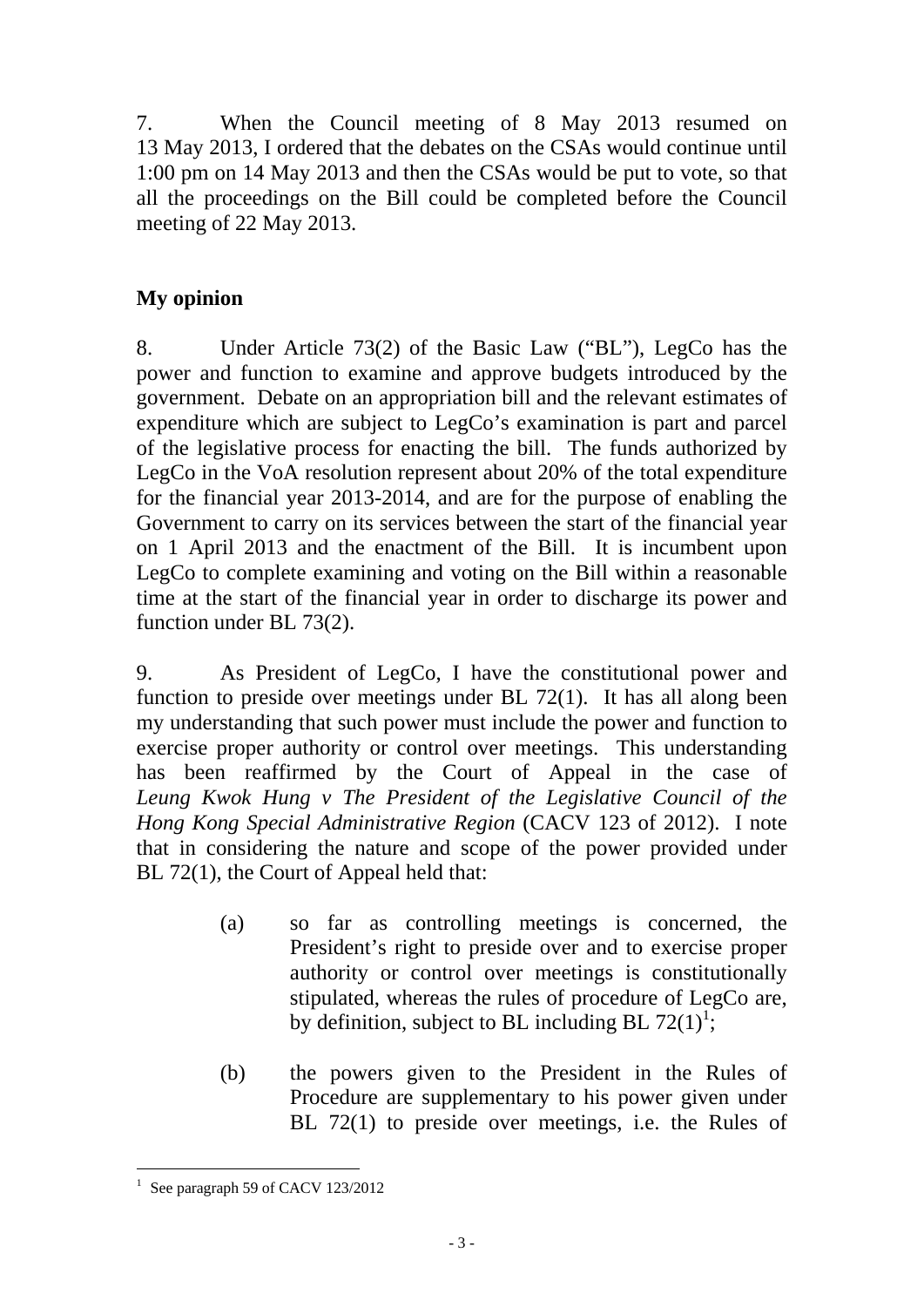Procedure are there to give the President additional powers, rather than to take away from him his power given under BL to preside over meetings<sup>2</sup>; and

 (c) Members' right to speak or participate in the legislative process must be read with, and subject to, the power of the President to preside over meetings under BL 72(1), which must include the power to end debates in appropriate circumstances and put matters to vote<sup>3</sup>.

10. The four Members proposed a total of over 700 CSAs with the express purpose to filibuster the Bill. As stated in my ruling<sup>4</sup> on the admissibility of these CSAs, in deciding whether a CSA is in order, the motive of the Member proposing it should not be a relevant consideration. Nor should the merits of a proposed CSA and its possible impact if passed be taken into account. This notwithstanding, I have stated categorically that should a possibility emerge in the course of the proceedings on the Bill that the legislative process is prolonged to the extent of preventing LegCo from properly exercising and discharging its powers and functions under BL, I will not hesitate to exercise my power under BL 72(1) to ensure the orderly, fair and proper conduct of meetings, including the taking of necessary steps to end debates, and enabling the proposed CSAs to be voted upon by the committee of the whole Council.

11. I noted that the progress of debates on the CSAs to the Bill had been very slow. Also, there had been little interaction among Members at debates in Committee stage as very few Members other than the four Members would speak. As at 10 May 2013 at 1:00 pm, a total of 55 hours had been spent on the first 17 debates (including almost 17 hours used in quorum calls). At this rate, the Council would need another 390 hours to conclude the debates, before the 710 amendments were to be voted upon one by one. Assuming that Members would agree to shorten the duration of the division bell from five minutes to one minute, the voting would take another 21 hours. Then the Council would need several more hours to complete all remaining proceedings on the Bill. In all, probably over 30 meeting days running from 9:00 am to 10:00 pm each weekday would be needed. Based on the above, it would be well past the middle of June before all the proceedings on the Bill could be completed.

 $\frac{1}{2}$ See paragraph 53 of CACV 123/2012

<sup>3</sup> See paragraphs 45 and 66 of CACV 123/2012

<sup>4</sup> President's ruling on Committee stage amendments proposed by six Members to the Appropriation Bill 2013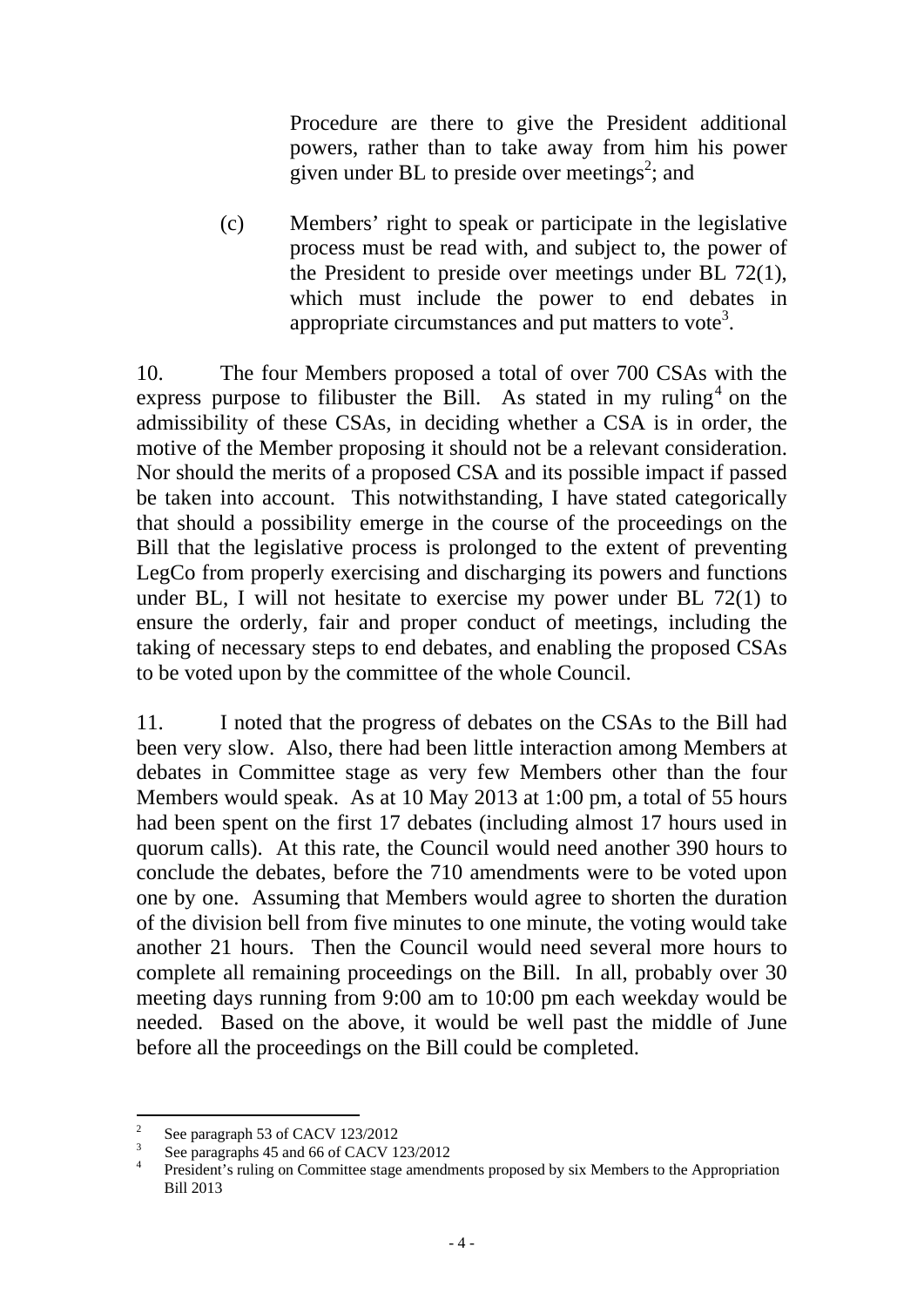12. However, the Financial Secretary's meeting with the filibustering Members had failed to give any productive result and the Members avowed to continue with the filibuster. My assessment was that in order to achieve the intended purpose of the filibuster, the Members would need to sustain it for an inestimable period of time. This would result not only in the undue delay of LegCo's decision on the Bill, but also serious obstruction to the Council from conducting other business.

13. I noted with grave concern the impact of the protracted debates on the Bill on the transaction of other Council business. Since the commencement of the Committee stage of the Bill on 24 April 2013, Members had been barred from raising oral questions at Council meetings, as well as from moving a motion to extend the scrutiny period of two pieces of subsidiary legislation. A Government motion scheduled to be moved at the Council meeting of 24 April 2013 had been held up. A total of 16 committee meetings had been cancelled or rescheduled. Furthermore, the Government had decided not to introduce subsidiary legislation unless strictly necessary before the completion of the proceedings on the Bill. The functioning of the Council had been seriously disrupted. In the circumstances, I consider it appropriate to exercise my power under BL 72(1) to ensure the orderly, fair and proper conduct of meetings so that LegCo would not be prevented from properly exercising and discharging its powers and functions under BL.

14. I am aware that any steps I should take to end a filibuster must be in accordance with BL and LegCo's Rules of Procedure. Counsel to the Legislature drew to my attention that according to the Court of Appeal judgment, Members' right to speak or participate in the legislative process must be read with, and subject to, the power of the President to preside over meetings under BL 72(1), and any constitutional right of Members to participate in the legislative process cannot possibly include the right to  $\overline{\text{filibuster}}^5$ . Counsel to the Legislature also advised me that based on the Court of Appeal judgment, I may invoke the powers under the Rules of Procedure to supplement my power to preside over meetings under BL 72(1). According to Rule 92, where there is no provision provided in the Rules of Procedure to deal with a certain situation in relation to the conduct of a meeting, I may decide the practice and procedure that should apply for dealing with that situation, and before making such decision, I may consider the practice and procedure of other legislatures for guidance.

 $\frac{1}{5}$ See paragraphs 44 and 45 of CACV 123/2012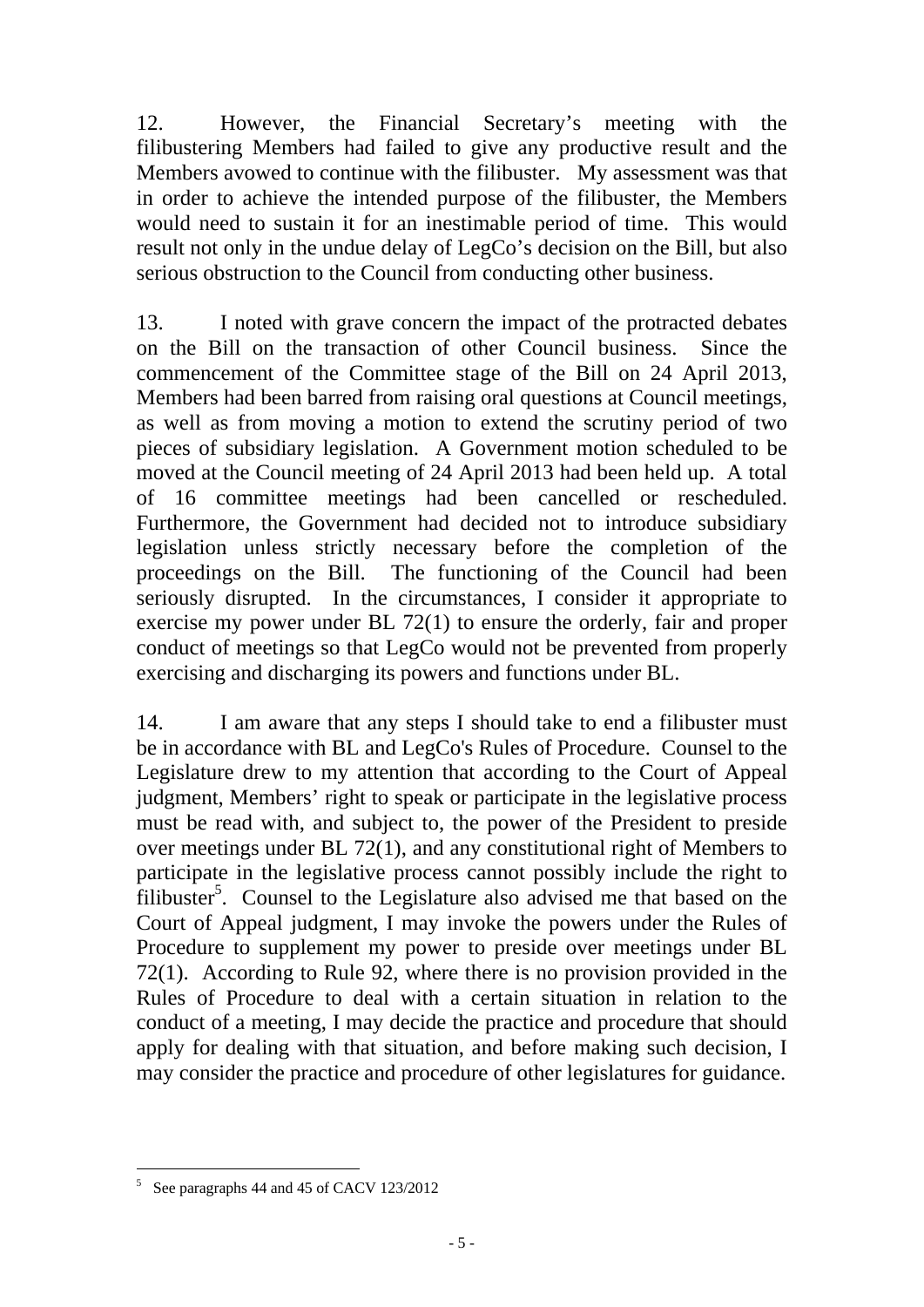15. I note that measures such as closure motions to curtail debates and allocation of time orders are expressly provided for in the rules of procedure of some overseas legislatures. I understand that the Committee on Rules of Procedure is currently examining issues relating to the number of times Members may speak and curtailment of debates at Committee stage of a bill. Before relevant amendments are made to our Rules of Procedure, however, there is no rule to follow as regards the procedure of ending a debate which is subject to filibustering at the Committee stage of a bill. I therefore decided, in exercising my power under BL 72(1), to apply Rule 92 of the Rules of Procedure to set a timetable for the rest of the proceedings on the Bill to be completed.

16. In allocating the time for the remaining proceedings on the Bill, I had taken into account the time spent at Committee stage on appropriation bills in the past and had duly considered the need to allow sufficient time for the four Members as well as other Members to speak on the CSAs if they wished. I noted that the debating time at Committee stage of appropriation bills had never been over 20 hours in the past. In the case of the Bill, allowing the debate to continue until 1:00 pm on 14 May 2013 meant allocating approximately 14 additional hours for Members to speak on the CSAs on top of 55 hours already spent. In the end, I allowed all 24 Members who had indicated intention to speak to join the debate, which ended at 1:27 pm.

17. Members have asked me to take into account their views before I make any decision on procedural matters that are not expressly provided for in the Rules of Procedure. Besides taking procedural and legal advice from the Clerk and Counsel to the Legislature, I met Members twice in private on 3 and 13 May 2013 to hear their views.

18. I had considered a number of alternatives on how best to deal with the remaining proceedings on the Bill which included, among others:

> (a) There was a view that the debates on the CSAs should be allowed to carry on as the proceedings on the Bill could be expected to be completed by the middle or end of June 2013 the latest. I could not agree. As I have stated above, the filibuster had to be sustained for an inestimable period of time for it to work. But meanwhile, the normal transaction of LegCo business would be seriously obstructed. I could not allow the filibuster to continue indefinitely at the expense of the